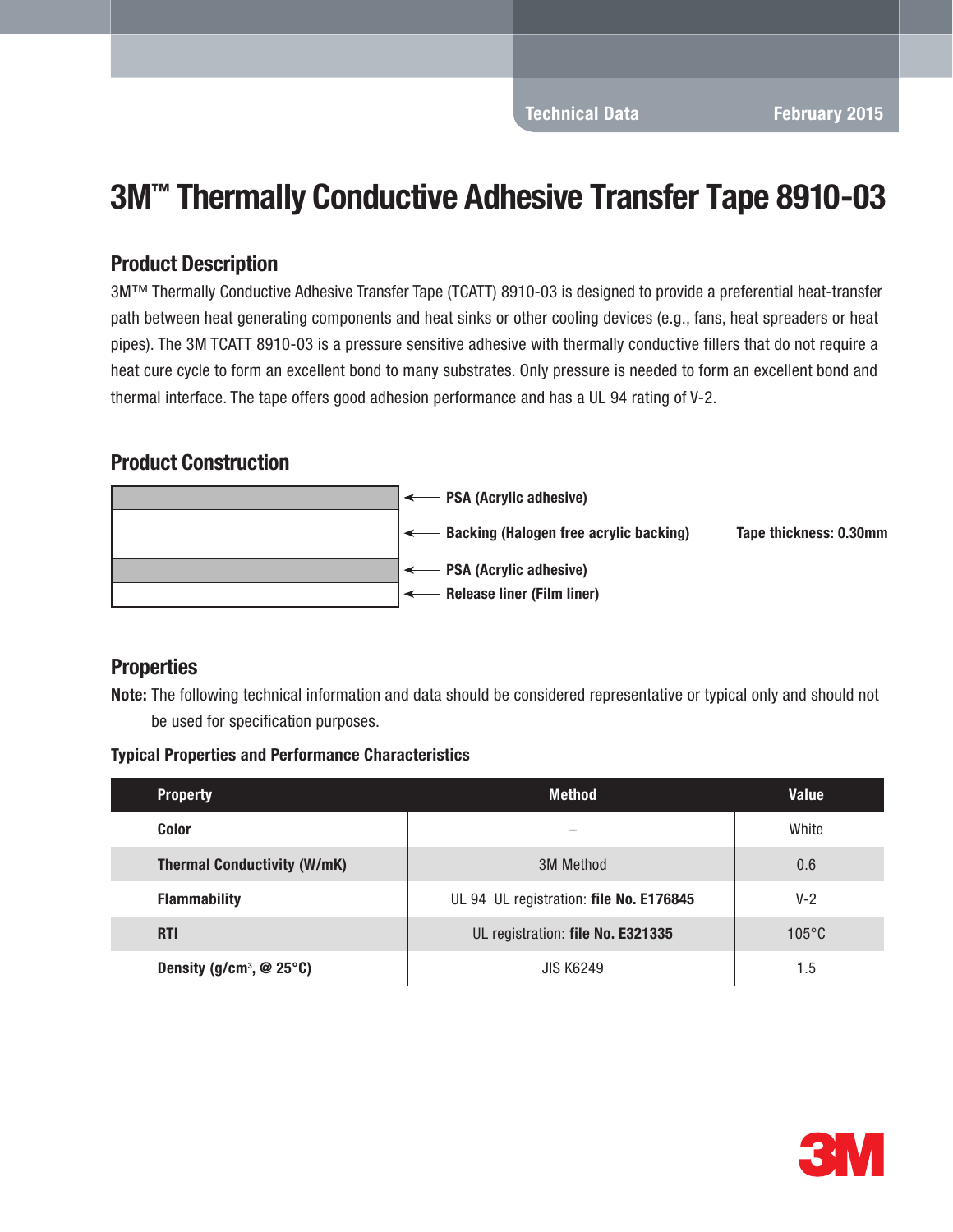### Properties (continued)

Note: The following technical information and data should be considered representative or typical only and should not be used for specification purposes.

### Adhesive Strength

| <b>Property</b>                     | Value |
|-------------------------------------|-------|
| 90° Adhesion Strength (N/cm)        | 20    |
| Shear Strength (N/cm <sup>2</sup> ) | 138   |
| Shear Holding Power (90°C, mm)      | 0.5   |

#### (Test Method)

#### 90°Adhesion Strength (N/cm):

Backside substrate: 130 µm Aluminum, Sample width: 25mm, Substrate: Stainless Steel (SS304BA) Pressure: 10kg roller twice for each direction, Dwelling condition: 23°C for 72 Hr., Peel speed: 300mm/min.

#### Shear Strength (N/cm<sup>2</sup>):

Substrate: Stainless Steel (SS304BA), Pressure: 10kg roller twice for each direction, Dwelling condition: 23°C for 72 Hr., Peel speed: 300mm/min.

#### Share Holding Power (mm):

Substrate: Stainless Steel (SS304BA), Pressure: 10kg roller twice for each direction, Dwelling condition: 23°C for 72 Hr., Load: 250g/ cm2 , Measure shift length after 10,000 min @ 90°C.

### Electrical Properties of 3M™ Thermally Conductive Adhesive Transfer Tape 8910-03

| <b>Property</b>            | <b>Unit</b>  | <b>Value</b> |                      | <b>Test Method</b> |                                            |
|----------------------------|--------------|--------------|----------------------|--------------------|--------------------------------------------|
| <b>Surface Resistivity</b> | $\Omega$ -cm |              | $2.8 \times 10^{15}$ |                    | Conducted in accordance<br>with ASTM D-257 |
| <b>Volume Resistivity</b>  | $\Omega$ -cm |              | $1.1 \times 10^{14}$ |                    | Conducted in accordance<br>with ASTM D-257 |
| <b>Dielectric Strength</b> | kV/mm        | 32           |                      |                    | Conducted in accordance<br>with ASTM D-149 |
| <b>Dielectric Constant</b> | Freq. (Hz)   | 3M           | 100M                 | 1 <sub>G</sub>     | Conducted in accordance<br>with ASTM D-150 |
|                            |              | 4.5          | 3.9                  | 3.4                |                                            |